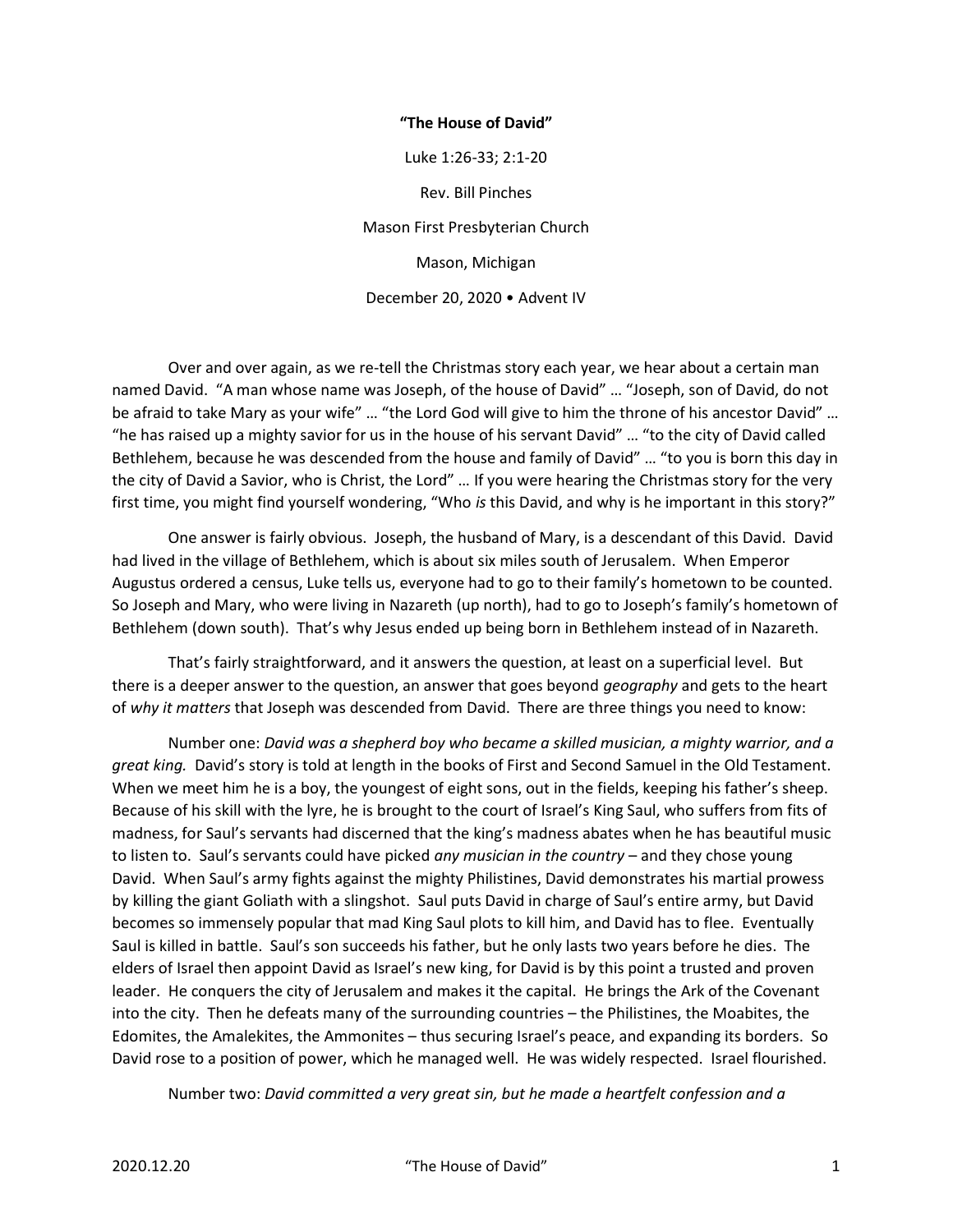genuine repentance. Up to this point in the story, David has hardly made any mistakes, and he has no discernable flaws. He is an ideal young king. But then, in a moment of weakness, he sees a beautiful woman bathing, has her brought to him, and commits adultery with her. When she becomes pregnant, he tries to cover up his misdeed by having her husband – an elite soldier in David's army – come home to spend a night with his wife, but when he declines, David arranges to have him killed. David then marries the grieving widow. It's a classic case of a person who rises to power amid the accolades of many fans and admirers, who loses sight of his calling, who falls prey to temptation, and who betrays the public trust. We hear of people like this all the time. Often, people's careers do not recover; often, people continue trying to deny that they did anything wrong; often, people try to hide behind their achievements and refuse to acknowledge the hurt and the harm that they caused. Here is where David differs from so many other leaders who fall. David realized that what he had done was a great sin against God. He confesses: "I have sinned against the Lord." He falls to his knees in prayer. "Have mercy on me, O God … wash me thoroughly from my iniquity … cleanse me from my sin…. Against you, you alone, have I sinned, and done what is evil in your sight, so that you are justified in your sentence and blameless when you pass judgment." He confesses his sin, without making any excuses for his lack of good judgment, without trying to hide or distort any of the facts, without trying to pass blame off onto anybody else. He is fully prepared to accept God's judgment, whatever that judgment may be. This is a model of true repentance. When we slip up – and who doesn't? – David is a model we can look to for guidance and inspiration. David recognizes his evil for the evil it truly is. That is an essential act for anybody who claims to believe in God. There's no showmanship here; there's no pretense; there's just genuine humility, and regret, and a tremendous acknowledgement of the harm he has caused to many people. The world certainly doesn't need more sin – but the world *definitely* needs more repentance. The world needs more leaders like David. Everybody makes mistakes. David was man enough recognize his mistakes. Admit them. Confess them. And pray – earnestly pray – for God's forgiveness.

 Number three: David's earthly kingdom falters – but God promises that David's kingdom will last forever. Things get tough for David after that whole affair. The child that was conceived in adultery gets sick and dies. There is incest, rape, and murder, among David's other children. One of David's sons launches a full-scale rebellion against his father. For a time, David is forced to flee from the city of Jerusalem. Eventually the rebellious son is killed by David's general. The rebellion ends, but David is left to grieve – yet again. Later, when David is on his deathbed, another of David's sons tries to claim the throne. David eventually dies at the age of 70, after ruling Israel for 40 years. The kingdom passes to his son Solomon. When Solomon dies, the kingdom splits in two. The northern kingdom eventually falls to an invading army from Assyria; the southern kingdom eventually falls to an invading army from Babylon; David's earthly kingdom comes to an end.  $But -$  and this is a big "but" – the *hope* of David's kingdom lives on. A faithful prophet named Nathan had given David a very clear word from the Lord: "Your house and your kingdom shall be made sure forever before me; your throne shall be established forever." But how can David's house, David's kingdom, David's throne continue, when they've all been thrown down? The northern part of the kingdom falls in 722 BC; the southern part of the kingdom falls in 587 BC; and the Jews live on, in exile, far from their home. They read the promise that God had given to David, the promise of an everlasting kingdom. They wonder: how can this be? They search the scriptures; they find other verses like that one, verses that speak of a righteous King that will come, in the line of David:

 "The days are surely coming, says the Lord, when I will raise up for David a righteous Branch, and he shall reign as king and deal wisely, and shall execute justice and righteousness in the